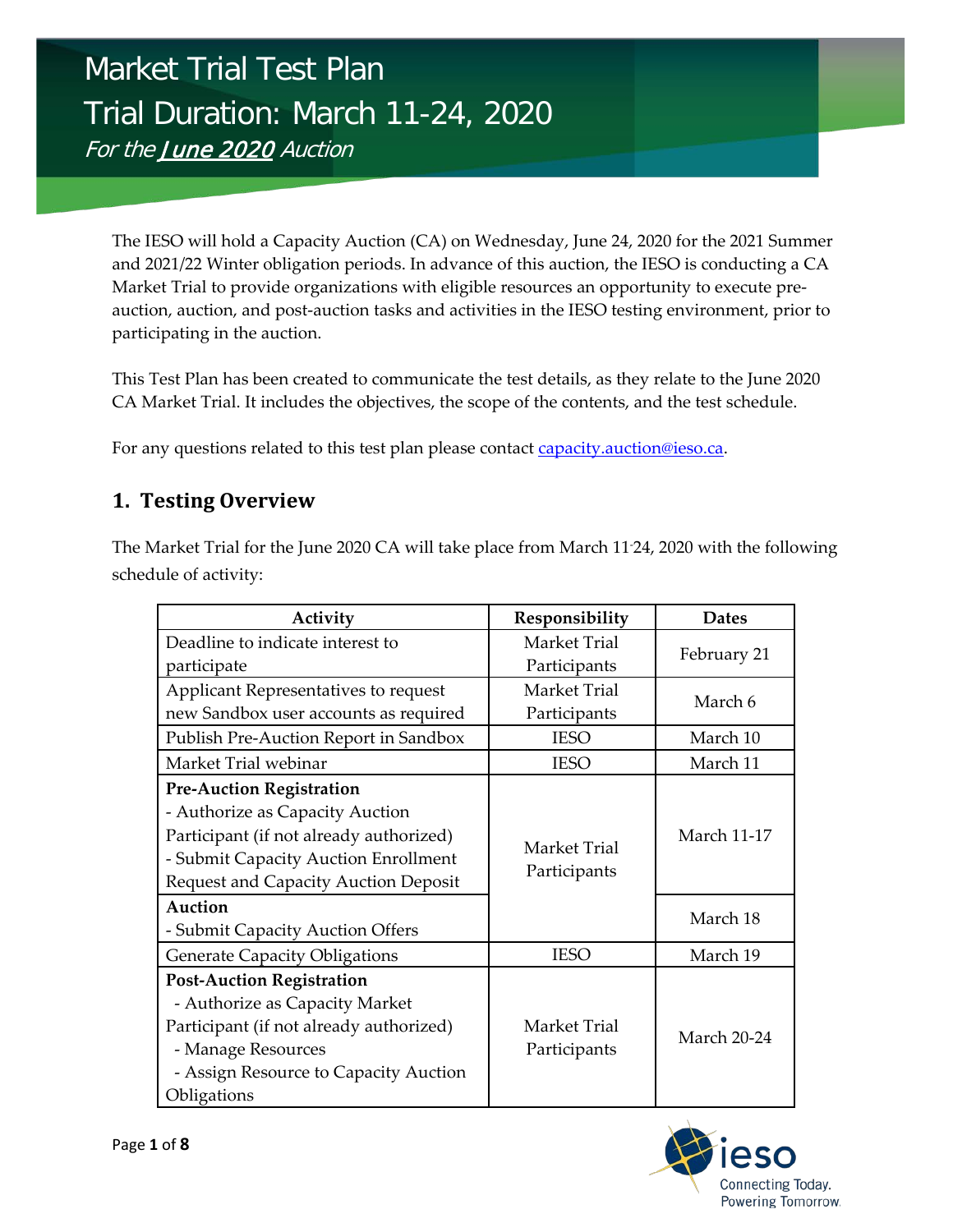• Testing will take place in the IESO's [Sandbox](https://onlinesandbox.ieso.ca/suite/tempo/news) environment. **The changes you make in Sandbox will not affect your organization's data in Production systems (Online IESO).**

## **2. About This Test Plan**

#### **2.1. The Objectives of the Test Plan**

- This test plan is designed for Market Trial participants to review, test and provide feedback on the below mentioned workflows:
	- o Pre-Auction Registration
		- Authorize as a Capacity Auction Participant (CAP), if not already authorized;
		- View Pre-Auction Report;
		- Submit Capacity Enrollment Request and Capacity Auction Deposit.
	- o Auction Period
		- **Submit Capacity Auction Offers.**
	- o Post-Auction Registration
		- Authorize as a Capacity Market Participant (CMP), if not already authorized, and upon receipt of a Capacity Obligation;
		- View Capacity Obligation(s) through the "Obligation Information by Organization" record in Online IESO;
		- **Manage Resources (Register/Update Resources);**
		- Assign Resource to Capacity Auction Obligations.
- A successful test will comprise of the following:
	- o All participants are able to login to the Online IESO Sandbox to begin the Market Trial testing.
	- o All participants are able to effectively initiate and submit their requests from the "Actions" tab in the Online IESO Sandbox environment to complete the process.

## **2.2. The Structure of the Test Plan**

- To effectively test auction processes (described above) in the IESO's Sandbox environment (i.e. Market Trial participants' testing environment), this Market Trial requires all registered participants to complete at least one of the five scenarios outlines below in Sandbox. Note. Participants may complete any combination of the test scenarios, as applicable.
- To initiate Market Trial testing, click the following link to login to Online IESO Sandbox: [https://onlinesandbox.ieso.ca](https://onlinesandbox.ieso.ca/)

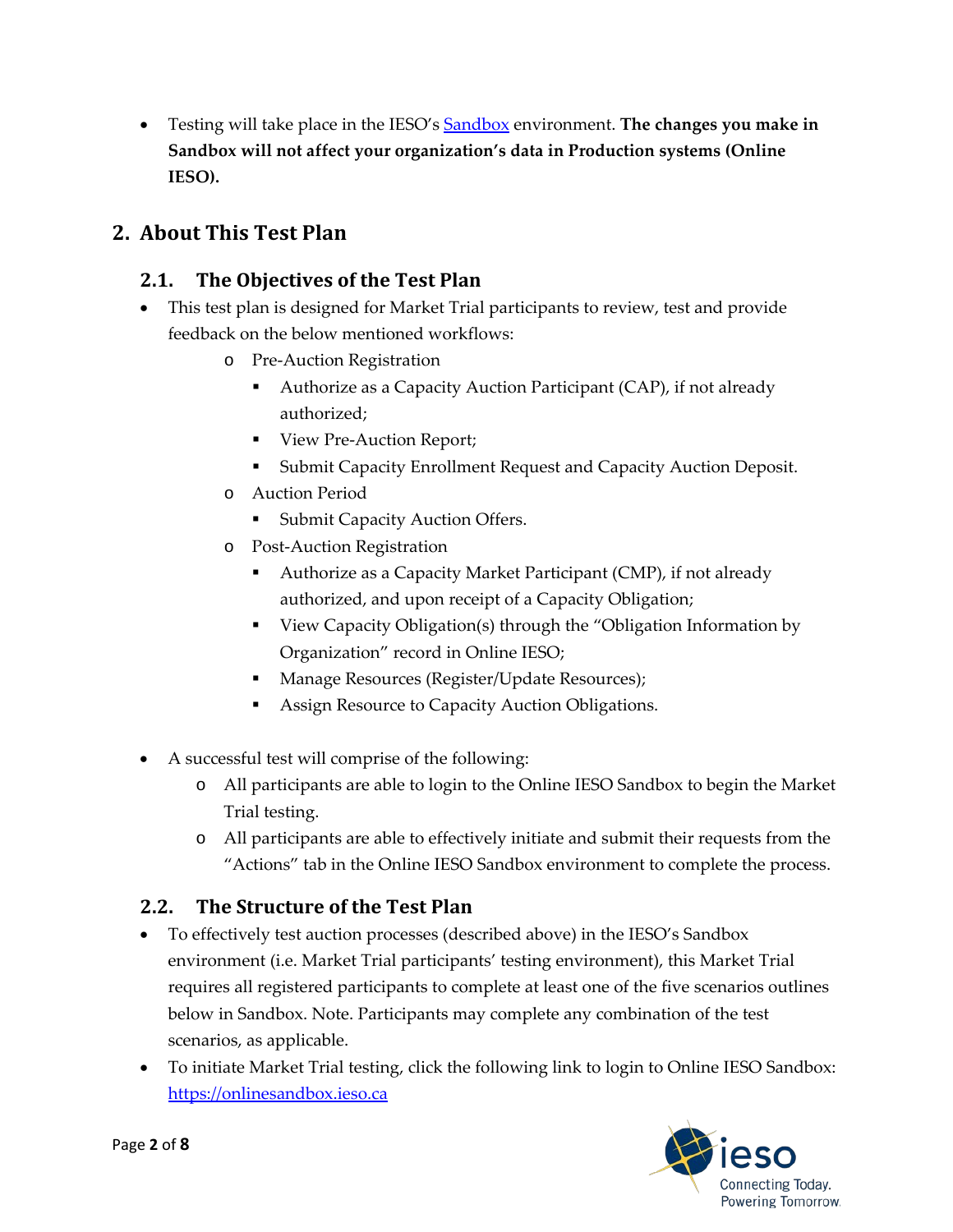**Activity Resource/Test Scenario** 1. Generation 2. Virtual DR 3. Physical DR | 4. Energy Storage 5. Systembacked Imports  $CAP$  Authorization  $X^*$   $X^*$   $X^*$   $X^*$   $X^*$   $X$   $X$ Enroll Capacity X\* X\* X\* X\* X\* Submit CA Offers X\* X\* X\* X\* X\*  $CMP$  Authorization  $X'$   $X''$   $X'''$   $X'''$   $X$ Assign Resource to Assign Resource to<br>Obligation **X** X Register/Update Register/Opdate<br>Resource Resource Add Contributors N Verify Assignment of Verify Assignment of  $X$   $X$   $X$   $X$   $X$   $X$   $X$ 

The following table summarizes the respective activities that should be completed under each test scenario for each resource type.

\**Asterisk denotes an activity that may have previously been completed*

## **Test Scenario 1 (for Organizations with a Capacity Auction Eligible Generation Resource):**

**Description**: To participate in the capacity auction, initiate and complete all the applicable auction related activities as an organization with a capacity auction eligible generation resource.

Please refer to the Online IESO Reference Guide found in Appendix A for detailed instructions on how to perform the below mentioned activities:

- Authorize as a Capacity Auction Participant  $(CAP)$  Note: some CAP related tasks may not be required if completed when the organization first registered with the IESO or during a previous market trial;
	- o Submit IESO Market Entry Application Fee Payment;
	- o Confirm Connectivity to IESO Information Systems;
	- o Assign Contact  $\text{Role}(s)$   $\text{Note: }$  the following contact roles are mandatory during CAP authorization: Capacity Auction Contact and Invoicing and Banking;
	- o Submit Banking Information.

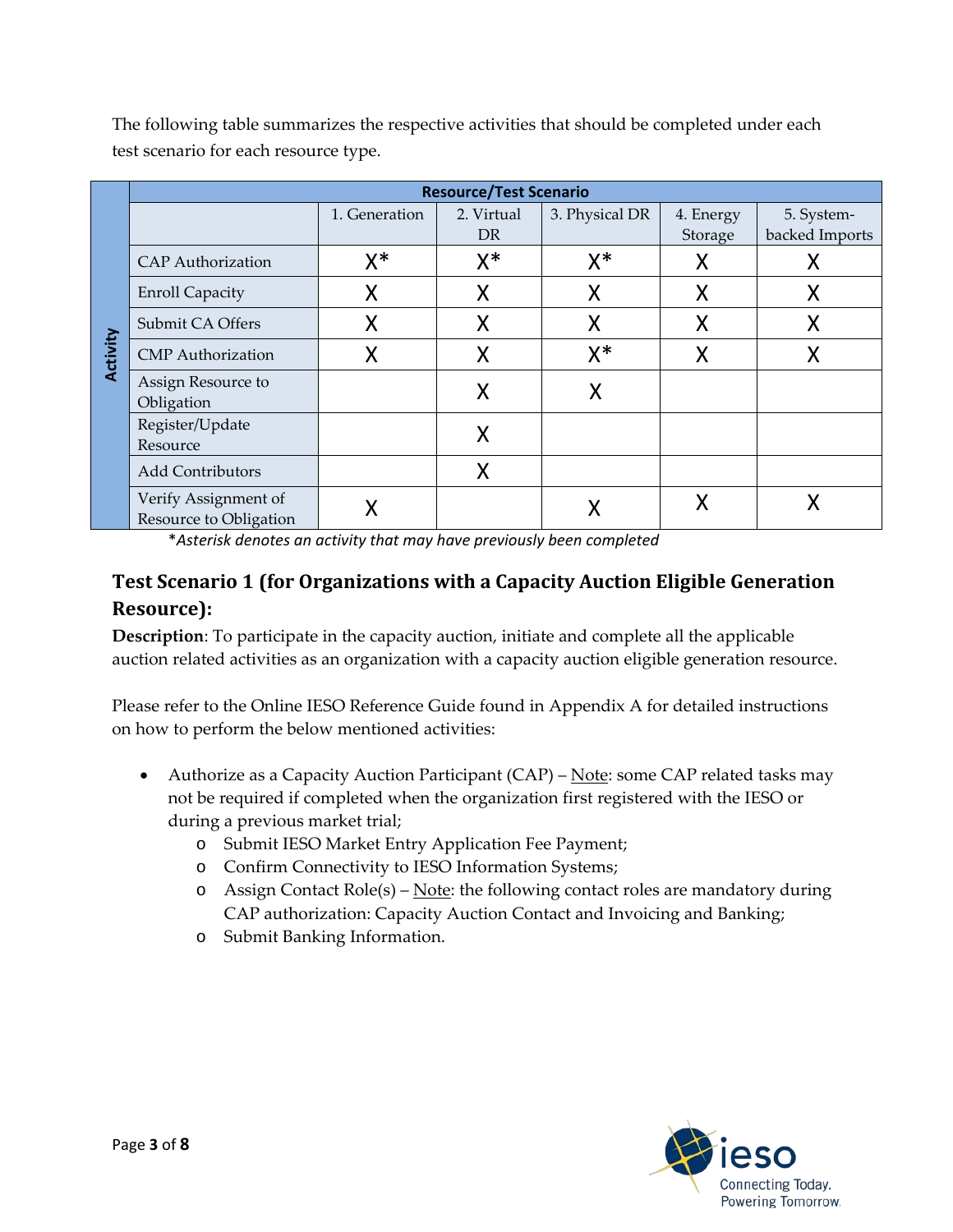- Submit Capacity Enrollment Request;
- Submit Capacity Auction Offers;
- Authorize as a Capacity Market Participant (CMP);
- IESO will automatically assign Capacity Obligation to resource. Participant will be required to verify/confirm the linkage through the "Obligation Information by Organization" record in Online IESO.

#### **Test Scenario 2 (for Organization with a Virtual Demand Response Resource):**

**Description:** To participate in the capacity auction, initiate and complete all the applicable auction related activities as an organization with a virtual demand response resource.

Please refer to the Online IESO Reference Guide found in Appendix A for detailed instructions on how to perform the below mentioned activities:

- Authorize as a Capacity Auction Participant (CAP), if not already authorized;
	- o Submit IESO Market Entry Application Fee Payment;
	- o Confirm Connectivity to IESO Information Systems;
	- o Assign Contact Role(s);
	- o Submit Banking Information.
- Submit Capacity Enrollment Request;
- Submit Capacity Auction Offers;
- Authorize as Capacity Market Participant (CMP), if not already authorized;
- Register/Update Resources for Virtual Capacity Obligations;
- Add Contributors to Virtual Capacity Obligation.

## **Test Scenario 3 (for Organization with a Physical Demand Response Resource):**

**Description:** To participate in the capacity auction, initiate and complete all the applicable auction related activities as an organization with a physical demand response resource.

Please refer to the Online IESO Reference Guide found in Appendix A for detailed instructions on how to perform the below mentioned activities:

- Authorize as a Capacity Auction Participant (CAP), if not already authorized;
	- o Submit IESO Market Entry Application Fee Payment;

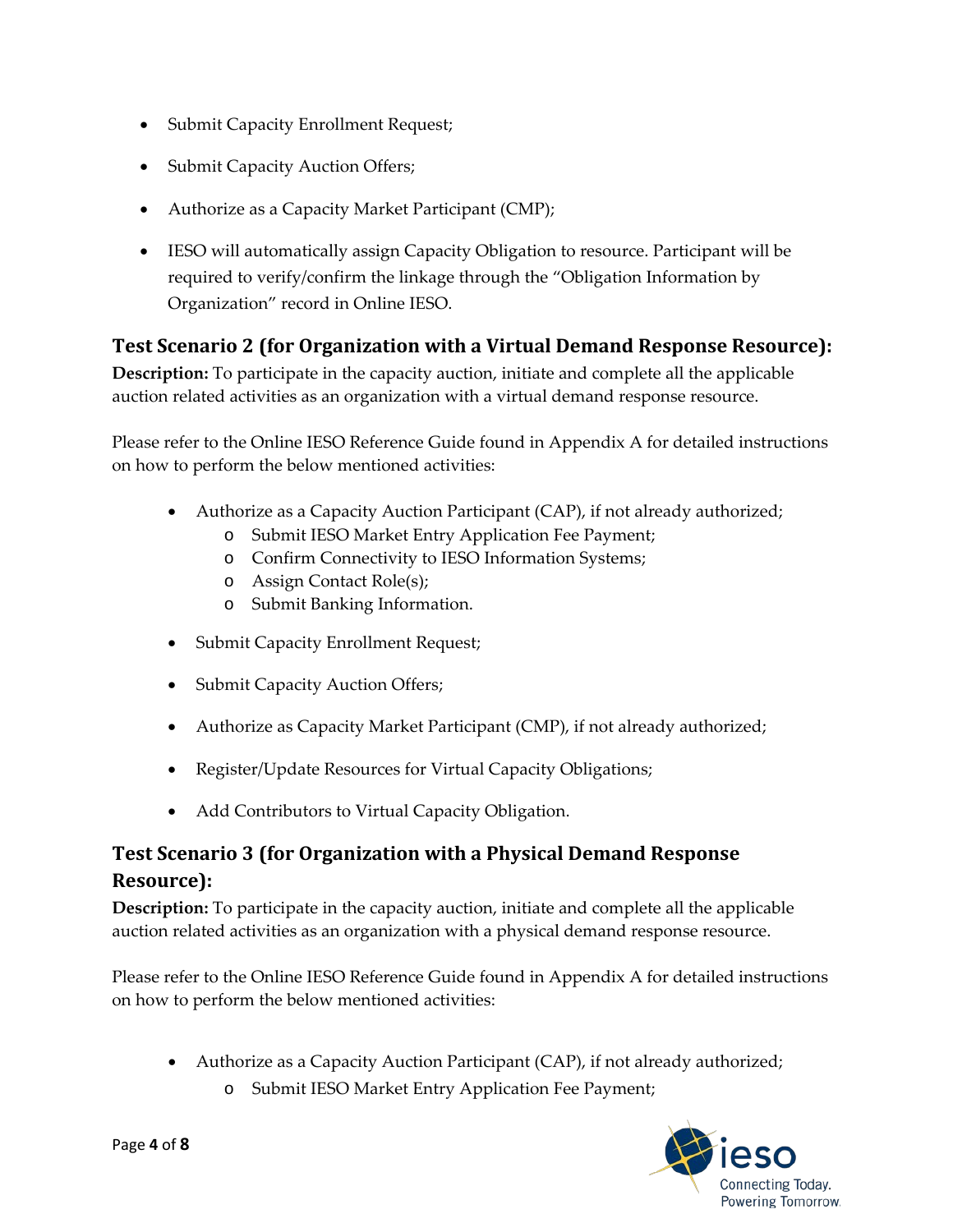- o Confirm Connectivity to IESO Information Systems;
- o Assign Contact Role(s);
- o Submit Banking Information.
- Submit Capacity Enrollment Request;
- Submit Capacity Auction Offers;
- Authorize as Capacity Market Participant (CMP), if not already authorized;
- IESO will automatically assign Capacity Obligation to resource. Participant will be required to verify/confirm the linkage through the "Obligation Information by Organization" record in Online IESO.

#### **Test Scenario 4 (for Organization with an Energy Storage Resource):**

**Description**: To participate in the capacity auction, initiate and complete all the applicable auction related activities as an organization with an energy storage resource registering in the capacity auction for the first time.

Please refer to the Online IESO Reference Guide found in Appendix A for detailed instructions on how to perform the below mentioned activities:

- Authorize as a Capacity Auction Participant (CAP);
	- o Submit IESO Market Entry Application Fee Payment;
	- o Confirm Connectivity to IESO Information Systems;
	- o Assign Contact  $\text{Role}(s)$   $\text{Note: }$  the following contact roles are mandatory during CAP authorization: Capacity Auction Contact and Invoicing and Banking;
	- o Submit Banking Information.
- Submit Capacity Enrollment Request;
- Submit Capacity Auction Offers;
- Authorize as a Capacity Market Participant (CMP);
- IESO will automatically assign Capacity Obligation to resource. Participant will be required to verify/confirm the linkage through the "Obligation Information by Organization" record in Online IESO

#### **Test Scenario 5 (for Organization with a System-backed Import Resource):**

**Description**: To participate in the capacity auction, initiate and complete all the applicable auction related activities as an organization with a system-backed import resource registering in the capacity auction for the first time.

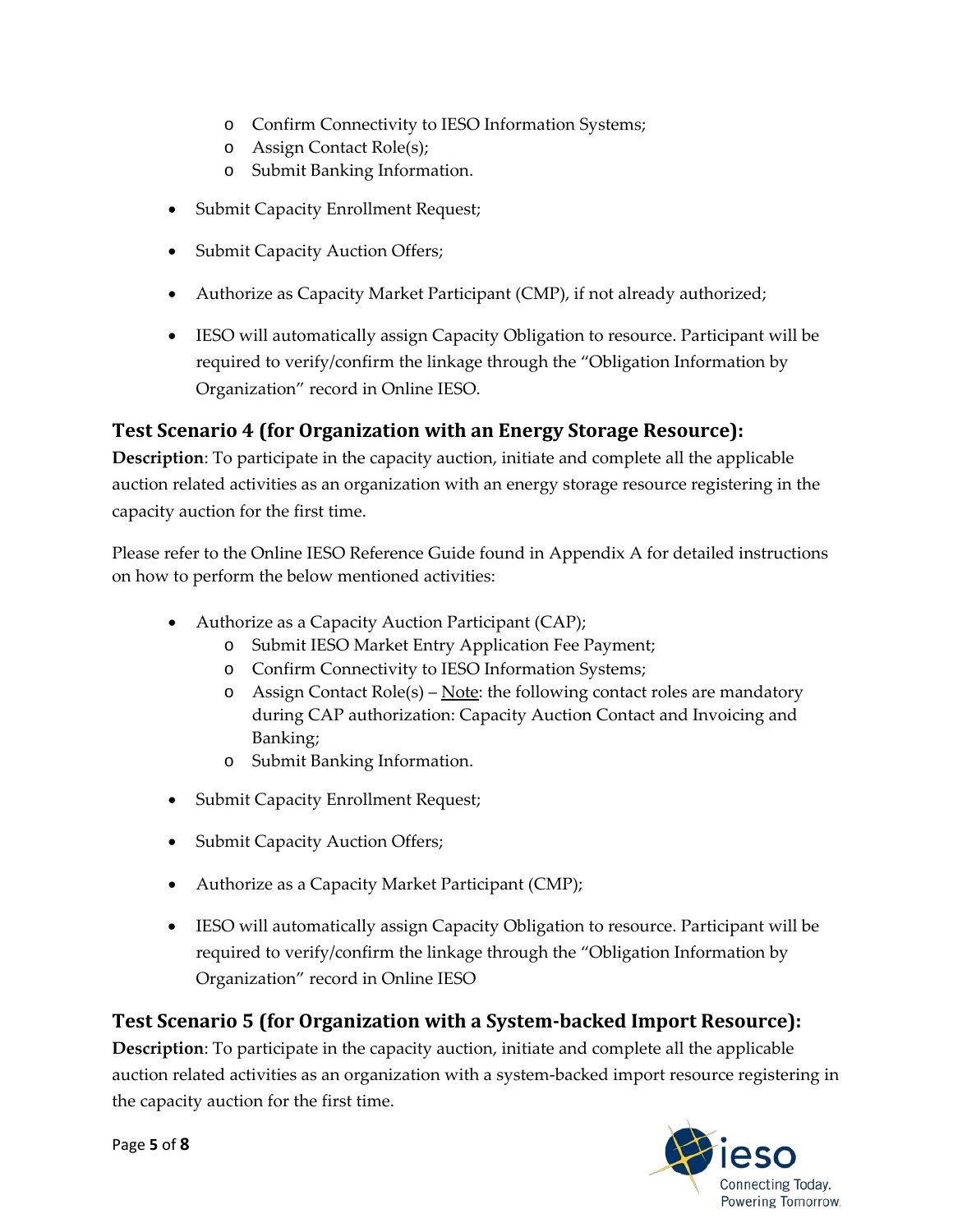Please refer to the Online IESO Reference Guide found in Appendix A for detailed instructions on how to perform the below mentioned activities:

- Authorize as a Capacity Auction Participant (CAP);
	- o Submit IESO Market Entry Application Fee Payment;
	- o Confirm Connectivity to IESO Information Systems;
	- o Assign Contact  $\text{Role}(s)$   $\text{Note: }$  the following contact roles are mandatory during CAP authorization: Capacity Auction Contact and Invoicing and Banking;
	- o Submit Banking Information.
- Submit Capacity Enrollment Request;
- Submit Capacity Auction Offers;
- Authorize as a Capacity Market Participant (CMP);
- IESO will automatically assign Capacity Obligation to resource. Participant will be required to verify/confirm the linkage through the "Obligation Information by Organization" record in Online IESO.

# **3. Reporting a Potential Issue/Enhancement Request during Market Trial**

Any potential issues or enhancement requests should be recorded (i.e. description, screenshots, etc.) and sent to the capacity auction mailbox at: **capacity** auction@ieso.ca.

Market Trial participants should include the following information when reporting any potential issues/enhancement requests:

- Summary;
- Description (a brief description of the error/problem and steps to recreate it);
- Organization name;
- Time and date of issue;
- Username;
- Screenshot(s);
- Any other relevant information (for example, the sequence of events/actions leading up to the error).

Please use the issues log template provided in **Appendix B** of this test plan.

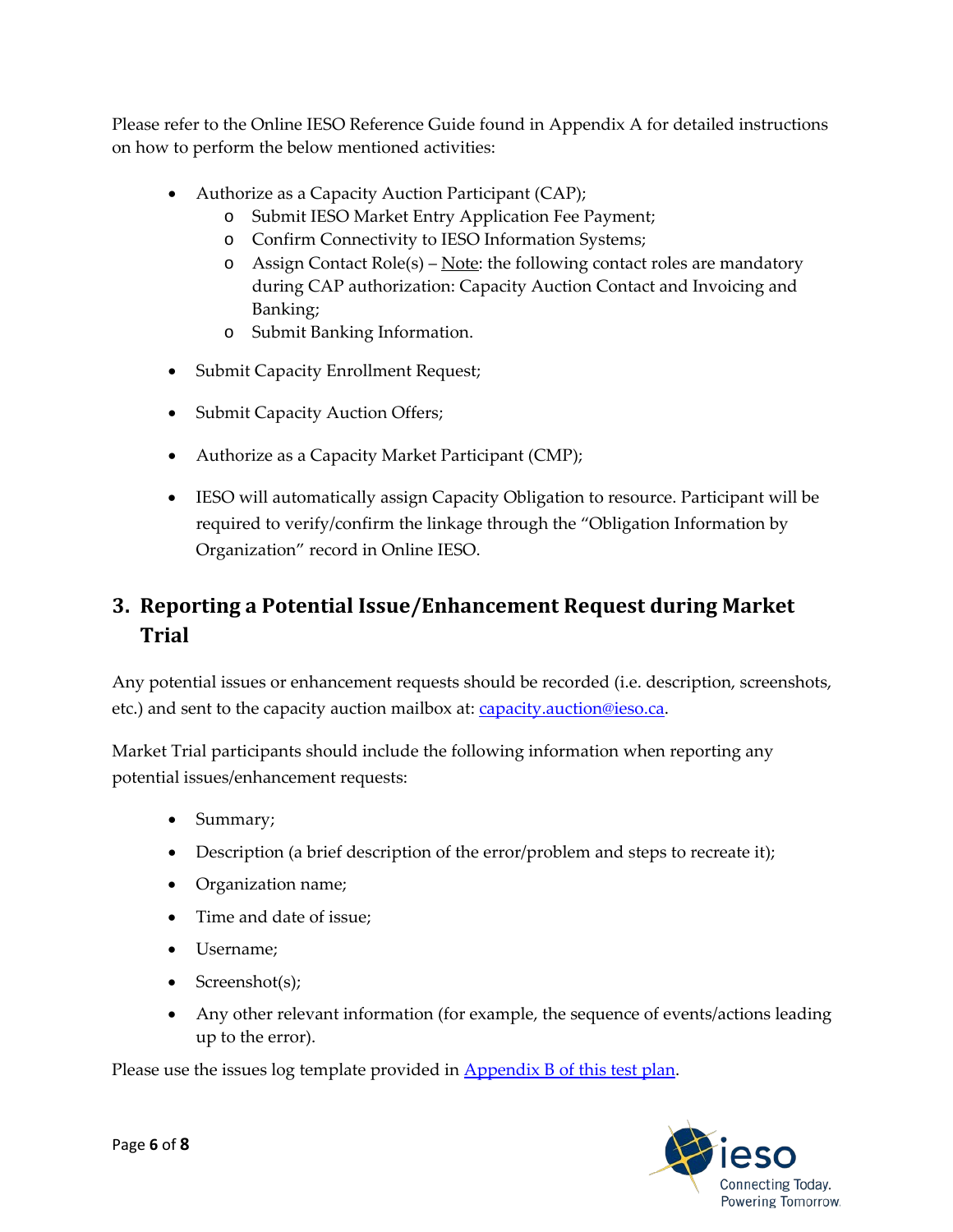# **Appendix A: Reference Guide**

The Reference Guide can be found here.

- <sup>1</sup> The posted June 2020 CA timelines can be found [here.](http://www.ieso.ca/Sector-Participants/Market-Operations/Markets-and-Related-Programs/Capacity-Auction)
- <sup>1</sup> Refer to <u>June 2020 Capacity [Auction Design](http://www.ieso.ca/-/media/Files/IESO/Document-Library/engage/ca/ca-20191206-capacity-auction-design.pdf?la=en) document</u> for more information.